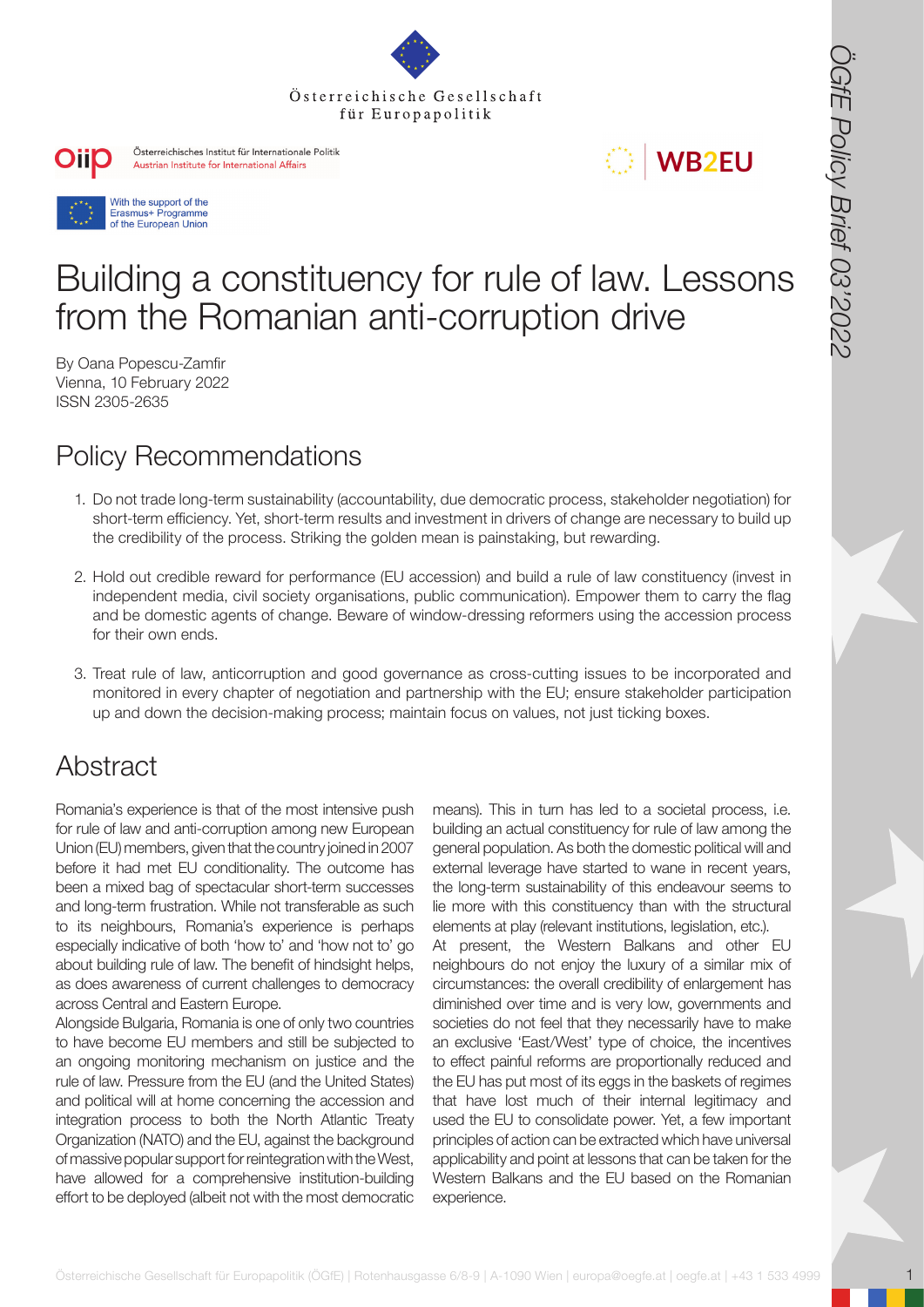

## Building a constituency for rule of law. Lessons from the Romanian anti-corruption drive

#### **Unanimous, unconditional support for Euro-Atlantic accession creates a national identity agenda**

The particular background of the anti-corruption and justice reform drive started in the course of North Atlantic Treaty Organization (NATO) and European Union (EU) accession in the 2000s (one that can hardly be replicated today<sup>1</sup>) was the enormous popularity of the Europeanisation and Westernisation process among the Romanian population which throughout the years has constantly remained the highest<sup>2</sup> among the Eastern bloc. Seen as an existential, identity issue, the rectification of a historic injustice done to Romania after the Yalta Conference that relegated it to the domination of the Soviet Union, the prospect of returning to the bosom of the West was met with almost unanimous approval from both society and political actors. It was constructed as the country's sole national project for a decade and a half and beyond<sup>3</sup>, giving the EU and the United States unmatched leverage over the internal agenda. It was also the subject of an unprecedented accord among all political parties, ratified in the Snagov Declaration of 21 June 1995, which granted their full support to the national EU accession strategy<sup>4</sup>.

#### *"In practice, the monitoring process as well as the constant attention and pressure from outside partners has functioned as a very strong enabler of reforms."*

2) <https://europa.eu/eurobarometer/surveys/detail/583>

2 Solen Constitute Constitute Constitute Constitute Constitute Constitute Constitute Constitute Constitute Constitute Constitute Constitute Constitute Constitute Constitute Constitute Constitute Constitute Constitute Const Political will was therefore paramount to the full implementation of justice and good governance reforms, building democracy and rule of law. It reflected also the widespread option of the electorate, but it was embraced by the top levels of the country's leadership and seen as an exclusive strategic West vs. East choice. This choice would ensure nothing less than the country's survival as an independent state, providing security guarantees in an otherwise troubled region. The political and socioeconomic integration with the EU would further guarantee the de facto structural transformation of the country into a Western democracy. After the initial focus on liberalising the economy Chapter 24 Justice and Internal Affairs was opened in 2002 and it became the main sticking point in negotiations between Romania and Brussels, given the high level of corruption in the country. Romania eventually became an EU member without having fully met all of the criteria regarding judicial reform and corruption. Therefore, the Cooperation and Verification Mechanism (CVM)<sup>5</sup> was set up as a transitional mechanism to ensure delivery of reforms in these fields. Politically, the CVM has positioned Romania and Bulgaria as 'second tier' EU member states, a very uncomfortable status vis-à-vis the other 25 (later 26, as Croatia entered without a CVM), where reports by the European Commission of transgressions very similar to those of Bucharest or Sofia had much less bearing on their conduct of domestic politics or ability to negotiate their interests at EU level. The trade-off though was seen as the only win-win option: giving the EU a big say in Romania's internal affairs in exchange for ratification of accession in 2007. In practice, the monitoring process as well as the constant attention and

<sup>1)</sup> [https://www.eastern-focus.eu/2019/08/rule-law-decade](https://www.eastern-focus.eu/2019/08/rule-law-decade-eastern-partnership-lets-talk-political-change/)[eastern-partnership-lets-talk-political-change/](https://www.eastern-focus.eu/2019/08/rule-law-decade-eastern-partnership-lets-talk-political-change/)

<sup>3)</sup> Romania initiated relations with NATO in 1990, immediately after its regime change in December 1989, and officially notified the Secretary General of its intention to join the Alliance in 1993. The same year, the country signed its Association Agreement with the European Union. It became a member of NATO in 2004; democratic reforms started in view of its membership of the North Atlantic Alliance paved its way to EU accession in 2007.

[http://old.presidency.ro/pdf/date\\_arhiva/370\\_ro.pdf](http://old.presidency.ro/pdf/date_arhiva/370_ro.pdf)

<sup>5)</sup> [https://ec.europa.eu/info/policies/justice-and-fundamental](https://ec.europa.eu/info/policies/justice-and-fundamental-rights/upholding-rule-law/rule-law/assist)[rights/upholding-rule-law/rule-law/assistance-bulgaria-and](https://ec.europa.eu/info/policies/justice-and-fundamental-rights/upholding-rule-law/rule-law/assist)[romania-under-cvm/cooperation-and-verification-mechanism](https://ec.europa.eu/info/policies/justice-and-fundamental-rights/upholding-rule-law/rule-law/assist)[bulgaria-and-romania\\_en](https://ec.europa.eu/info/policies/justice-and-fundamental-rights/upholding-rule-law/rule-law/assist)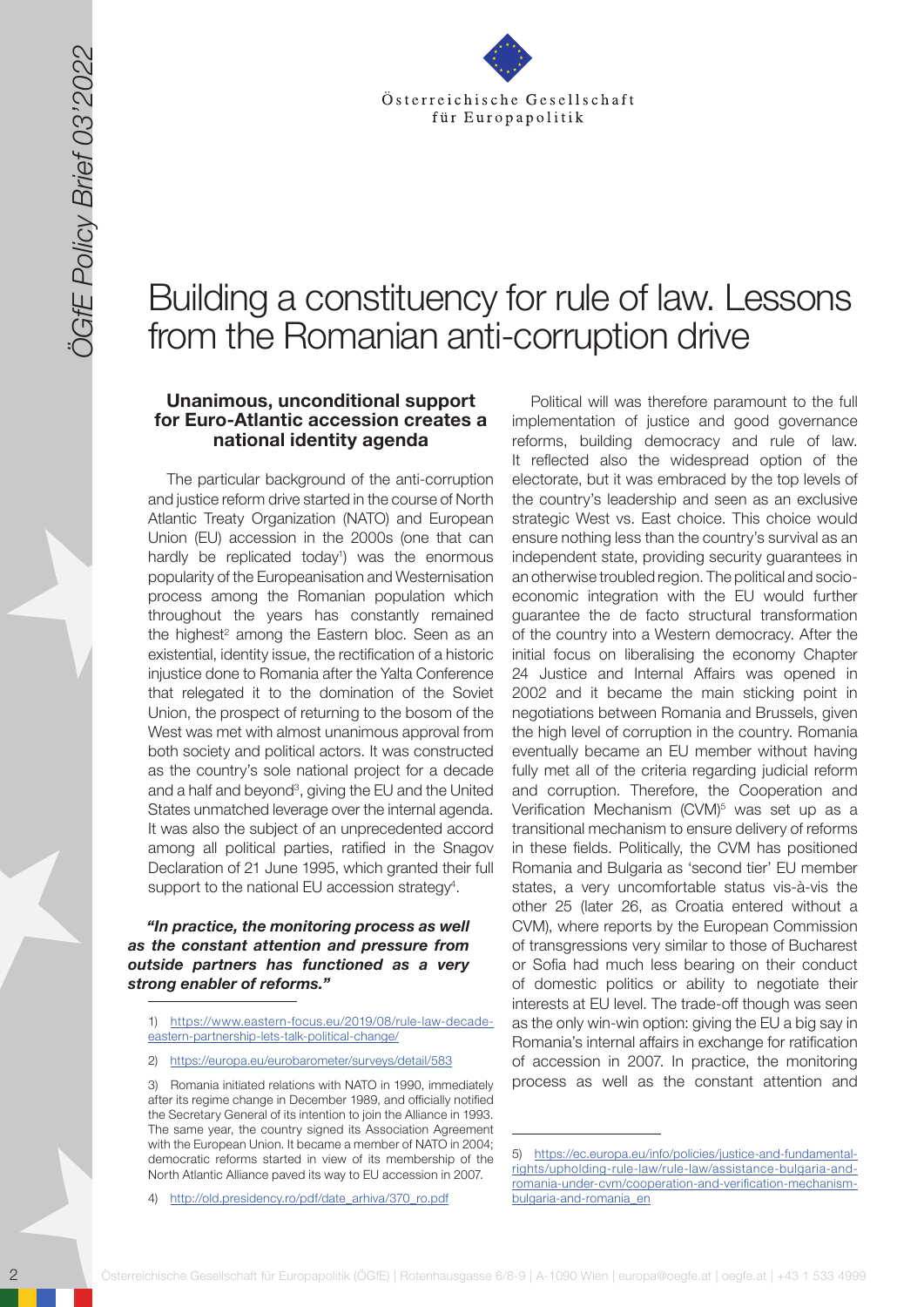

pressure from outside partners has functioned as a very strong enabler of reforms.

#### **Political elites reluctantly relinquish illicit influence, in hopes of a trade-off**

**Osterreichische Gesellschaft für Europapolitik (ÖGfe) | Rotenhausgasse 6/8-9 | A-1090 Wien | Europapolitik (ÖGfe) | Rotenhausgasse 6/8-9 | A-1090 Wien | europapolitik (ÖGfe) | A-1090 Wien | europapolitik (ÖGfe) | A-1090** One can only speculate as to the reasons why the ruling political class of the time consented to relinquish some of their privileges and the domestic environment of impunity they had enjoyed until then. Prime Minister Adrian Năstase (2000-2004) was instrumental in kick-starting the anti-corruption campaign and taking Romania into the EU. Just like his counterpart Ivo Sanader in Croatia, he would later go to jail on charges of high-level corruption. Perhaps they held the belief that toeing the EU line would allow them some wiggle room for their own influence or give them an edge in negotiating their own exit from the political stage with Brussels and Washington. Also, at a later stage, powerful players such as President Traian Băsescu (2004-2014) deployed a full-fledged effort to build institutions able to take on state capture (such as the National Integrity Agency/ANI or the National Anticorruption Directorate/DNA, which were studied as models of good practice for a number of years before quietly slipping into irrelevance of late) in an attempt to use the anti-corruption fight as an influential instrument to eliminate political adversaries under the cloak of legitimacy and commitment to EU benchmarks.

Whatever its reasons, the strong political will behind the anti-corruption drive and building rule of law has translated in practice into a forceful top-down, centralised and highly efficient process<sup>6</sup>, unlike, for instance, in Bulgaria, where there was never any genuine reform effort. Corruption was framed as a national security threat, and thus the anti-corruption fight was placed under the authority of the Supreme National Defence Council (CSAT), which made it relatively easy to rally behind it all the institutions of force, including the intelligence services. This also gave the president decisive influence, including through appointments of the heads of the DNA, the Attorney General, the magistrates of the Supreme Court and Constitutional Court. In so doing, he often bypassed the Parliament completely (either in its legislative functions or as the institution exercising control over the executive) – and hence the mechanisms of democratic accountability. This has led to a highly personalised system, where political support was key and allowed institutions such as the National Integrity Agency under its Secretary General Horia Georgescu to increase the transparency of the fortunes of political leaders; or the Supreme Council of Magistrates to become a dominant body regulating the profession; or the head of the DNA and current European Chief Prosecutor Laura Codruta Kovesi to pursue high visibility cases of high-level political corruption, in close cooperation with the National Intelligence Service, or former Justice Minister Monica Macovei to implement robust reforms<sup>7</sup>.

*"Whatever its reasons, the strong political will behind the anti-corruption drive and building rule of law has translated in practice into a forceful top-down, centralised and highly efficient process, unlike, for instance, in Bulgaria, where there was never any genuine reform effort."*

#### **Building democracy through undemocratic means**

The resulting system thus had important loopholes, legislation was at times sketchy and not debated in parliament, the courts were inefficient and access to justice remained a problem for both the common citizen, the business environment and high-ranking politicians. The latter often accused political vendettas as the reason for their prosecution, with cases often tried in the court of public opinion, following leaked information to the press, yet later dismissed in court due to

<sup>6)</sup> [https://www.eastern-focus.eu/2019/05/romanias-permea](https://www.eastern-focus.eu/2019/05/romanias-permeability-authoritarian-tendencies/)[bility-authoritarian-tendencies/](https://www.eastern-focus.eu/2019/05/romanias-permeability-authoritarian-tendencies/)

<sup>7)</sup> [https://www.politico.eu/article/the-dna-of-romanias-anti](https://www.politico.eu/article/the-dna-of-romanias-anti-corruption-success-eu-transparency-internat)[corruption-success-eu-transparency-international/](https://www.politico.eu/article/the-dna-of-romanias-anti-corruption-success-eu-transparency-internat)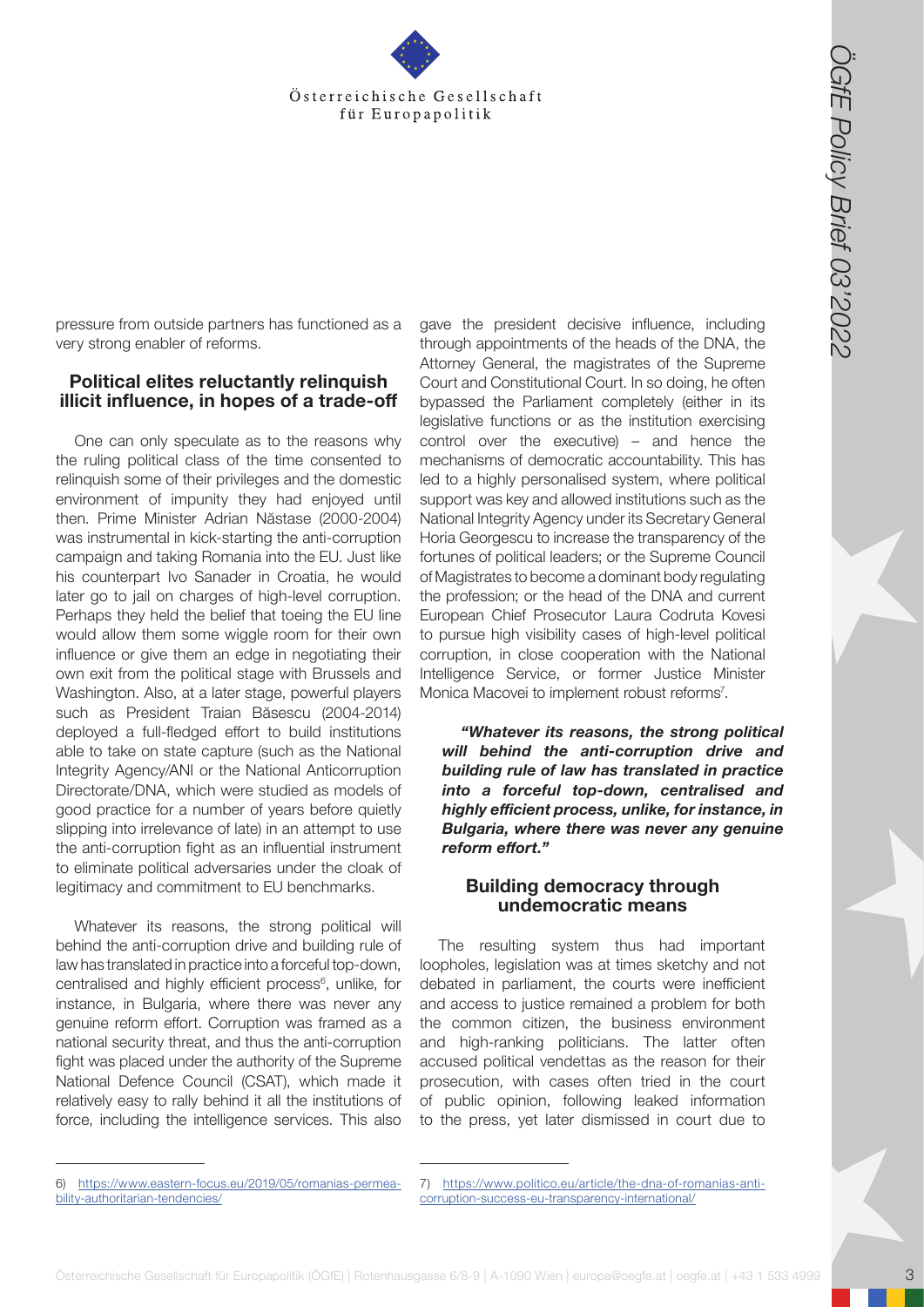

4 October 1991 March 2022 Control to the set of the set of the set of the set of the set of the set of the set of the set of the set of the set of the set of the set of the set of the set of the set of the set of the set o inconclusive evidence<sup>8</sup>. The press as a watchdog remained endemically unprofessional, underfunded, politicised and corrupt (with virtually all owners of the major media groups having been indicted by now on corruption charges or at least investigated, and most of them using the outlets they owned to cater to the interests of their political patrons and secure protection for their other business interests). Civil society was as intensely polarised as the justice system itself; neutrality became a rare commodity, as influencers would rally behind what they regarded as the 'righteous camp'. Which one this was could be hard to make out at times, since the battlefield was divided between those who were essentially the flag-bearers for anti-corruption and building rule of law, and those who accused them of instrumentalising these goals for their own interest. Opposing the former would be seen as lacking integrity and going against 'the good fight', while supporting the latter would necessarily translate into weakening the anti-corruption drive itself.

#### *"The political investment in rule of law and anti-corruption over the years, the centrality of the subject in media and public debate, and the constant attribution of poor governance to endemic corruption had eventually managed to build a constituency among the population."*

Whether it was making progress or experiencing setbacks, anti-corruption became the buzzword for over a decade, it was making the political and public agenda and concentrating around it much of the effort aimed at building and then consolidating democracy. Two impeachment attempts of former President Traian Băsescu were grounded in accusations of abuse of power against political rivals through politicisation of the appointment of prosecutors, use of national intelligence services and illegal phone-tapping. Current President Klaus Iohannis won his first term almost exclusively on an anti-corruption agenda. The government of

Prime Minister Victor Ponta collapsed following a fire in the Colectiv nightclub in Bucharest, which left 65 dead, and whose underlying causes were attributed to corruption. When people took to the streets calling for the government's resignation, chants of "corruption kills" were heard for the first time. Then the Social-Democrat Party (PSD) under leader Liviu Dragnea came back to power in 2017 and spent two years having as its primary agenda the reversal of justice, rule of law and anti-corruption reform, in order to spare its members (who had been the prime, though largely legitimate targets of prosecutors supported by former President Traian Băsescu) lengthy jail sentences. The PSD was eventually ousted at the polls, where it first lost elections for the European Parliament and then local and national elections.

The political investment in rule of law and anticorruption over the years, the centrality of the subject in media and public debate, and the constant attribution of poor governance to endemic corruption had eventually managed to build a constituency among the population. Rule of law had primarily resonated with the growing professional middle class, mostly urban, increasingly educated and financially independent, who could afford to speak truth to power, developed a notion of active citizenship and were reclaiming political agency.

#### **Civil society – more resilient than institutions**

#### *"It [the process] morphed, however, into a bottom-up, grassroots movement demanding accountability for the political class in how they implement the self-professed European values of rule of law and integrity."*

The unprecedented protests that preceded the fall of the Dăncilă<sup>9</sup> government, mostly organised spontaneously, on social media, as well as the amount of public debate over executive measures

<sup>8)</sup> [https://www.eastern-focus.eu/2019/08/beyond-dna-stero](https://www.eastern-focus.eu/2019/08/beyond-dna-steroids/)[ids/](https://www.eastern-focus.eu/2019/08/beyond-dna-steroids/)

<sup>9)</sup> <https://www.bbc.com/news/world-europe-49998670>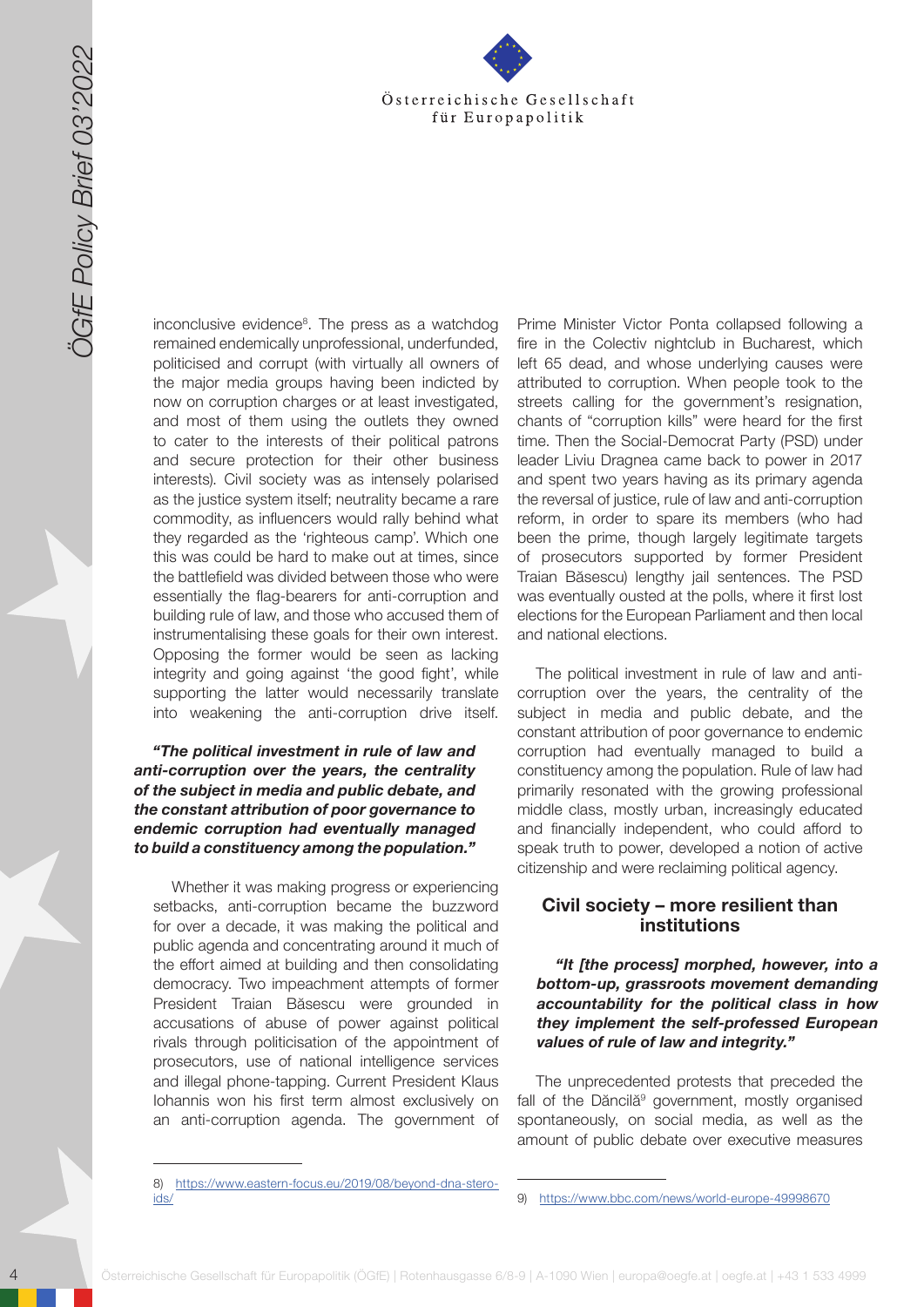

targeting the justice system testify to the importance that regular people had come to attach to the anticorruption fight. The process had started out as top-down, highly centralised and, in all truth, not very democratic, reliant on political will and geared very much toward the defence of one's own political interests at the expense of one's adversaries. It morphed, however, into a bottom-up, grassroots movement demanding accountability for the political class in how they implement the self-professed European values of rule of law and integrity.

#### *"The quiet slide into irrelevance of the tremendous institution-building effort in Romania should be a stark warning for the EU in its approach to rule of law in the Western Balkans."*

**Osterreichische Gesellschaft für Europapolitik (Cffe) | Rotenhausgasse 6/8-9 | A-1090 Wien | Rotenhausgasse 6/8-9 | A-1090 Wien | A-1090 Wien | A-1090 Wien | europapolitik (Vision International Case) | A-1090 Wien | A-10** As history has shown, however, the effort of building or sustaining democracy does not end with victory at the polls; it often just begins anew then. Similarly, in Romania, a weak president and a government still dominated by the old political guard have – at least temporarily – put an end to political will and the efficiency of the anti-corruption fight. They are now aware of the full extent of the storm that can await them, should they lose their grip on power and remain within reach of the hand of the law. The topic has gradually evaded public attention, relevant institutions have been decapitated and/or deprived of the resources to do their job to the full extent needed and their lack of sustainability became obvious. The main buffer against democratic backsliding remains, at this point, the enduring societal condemnation of corruption – but it remains to be seen if this can be a strong enough element of pressure on the institutions and the political class. So far, the signs are not encouraging.

The quiet slide into irrelevance of the tremendous institution-building effort in Romania should be a stark warning for the EU in its approach to rule of law in the Western Balkans. So far, both Brussels and the member states have mostly focused on getting the executives and political majorities of these countries to enact measures improving the

legislative and institutional environment for rule of law. Gradually though, the carrots have multiplied and the sticks have been inefficient, and as the EU engaged in political haggling with political leaders it lost both legitimacy and impact within the larger society, thus disempowering and alienating its likeliest allies. Increasingly authoritarian governments have become very adept at implementing reforms on paper, while in practice silencing their critics.

#### *"EU integration is a whole-of-society process, not a bureaucratic effort."*

A look at Romanian society over the past two decades shows that strategic EU orientation at the political level can well be an opportunistic choice, whose aim is to handpick the benefits, while trying to avoid the costs and pains of reform as much as possible, rather than a genuine transformative endeavour stemming from a convergence of values. EU integration is a whole-of-society process, not a bureaucratic effort.